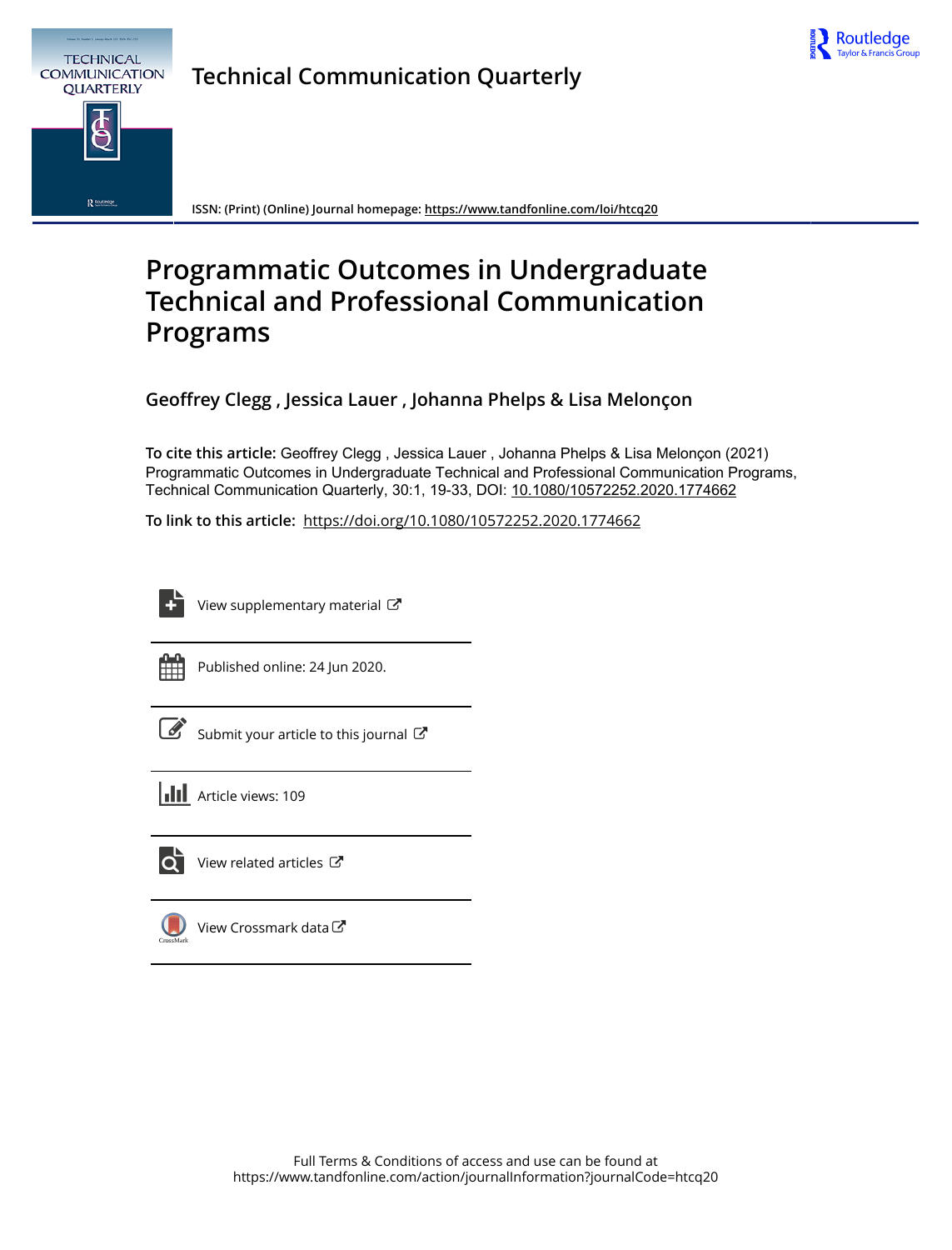

Check for updates

## **Programmatic Outcomes in Undergraduate Technical and Professional Communication Programs**

Geoffrey Clegg<sup>a</sup>, Jessica Lauer<sup>[b](#page-1-0)</sup>, Johanna Phelps<sup>c</sup>, an[d](#page-1-1) Lisa Melonçon<sup>d</sup>

<span id="page-1-1"></span><span id="page-1-0"></span><sup>a</sup>Midwestern State University; <sup>b</sup>University of Wisconsin–Whitewater; <sup>c</sup>Washington State University Vancouver;<br><sup>d</sup>University of South Florida University of South Florida

### **ABSTRACT**

This article discusses the process of coding and analyzing data from 376 Programmatic Student Learning Outcomes (PSLOs) from 47 technical and professional communication (TPC) undergraduate degree programs. The resultant findings suggest that TPC program administrators adopt common PSLOs, eliminate embedded PSLOs, and consider the assets of PSLOs beyond assessment. Such practices will ensure that PSLOs support students as a primary audience and cohere with broader disciplinary understandings of education at the undergraduate level in TPC.

#### **KEYWORDS**

Programmatic research; outcomes; undergraduate programs; program administration

<span id="page-1-5"></span><span id="page-1-3"></span><span id="page-1-2"></span>Program student learning outcomes (PSLOs) focus on practical and conceptual skills and indicate what students are expected to learn through curricular and co-curricular activities associated with programs. To date, TPC has only a handful of studies that directly examine PSLOs, including a call for an outcome statement (Ilyasova & Bridgeford, [2014](#page-14-0)) and articles that suggest the use of program outcomes in assessment (Barker, [2012;](#page-13-0) Carter, Anson, & Miller, [2003](#page-13-1); Say, [2015\)](#page-14-1). Anderson, Anson, Townsend, and Yancey ([2012](#page-13-2)) note "expanded or even continued funding depends on demonstrating [a program's] ability to achieve specific learning outcomes" (p. 88); beyond concerns of sustainability of programs, TPC can engage in discussions about PSLOs as a way to guide programmatic and curricular development in support of student learning.

<span id="page-1-4"></span>In order to examine PSLOs as a method of guiding programmatic and curricular development, we followed an inductive methodological approach that extrapolates principles from existing practice. As Huot ([2002\)](#page-14-2) encouraged, this type of inductive reasoning allows observation of programs' existing practices to generate field-wide principles. We asked: If we collected and examined current PSLOs, could we determine commonalities across the field?

After a discussion of the exigencies for examining PSLOs in TPC programs, we describe our method and practice of gathering, coding, and analyzing 376 programmatic outcomes and then offer results that encourage TPC program administrators and faculty to create programmatic outcomes focused on rhetoric, writing, technology, design, ethics, research, collaboration, and professionalism. We then share programmatic implications that include using common PSLOs, eliminating embedded outcomes, and considering PSLOs beyond assessment. The intent of this research is not to create a prescriptive "outcomes statement" but to provide a data-driven analysis based on field-wide information. We hope these findings are useful for TPC program administrators as part of their informed efforts to build, grow, and sustain TPC programs.

**CONTACT** Lisa Melonçon meloncon.research@gmail.com University of South Florida, 4202 Fowler Avenue, CPR 311 Tampa, FL 33620-5550

Supplemental data for this article can be accessed on the [publisher's website](https://doi.org/10.1080/10572252.2020.1774662).

© 2020 Association of Teachers of Technical Writing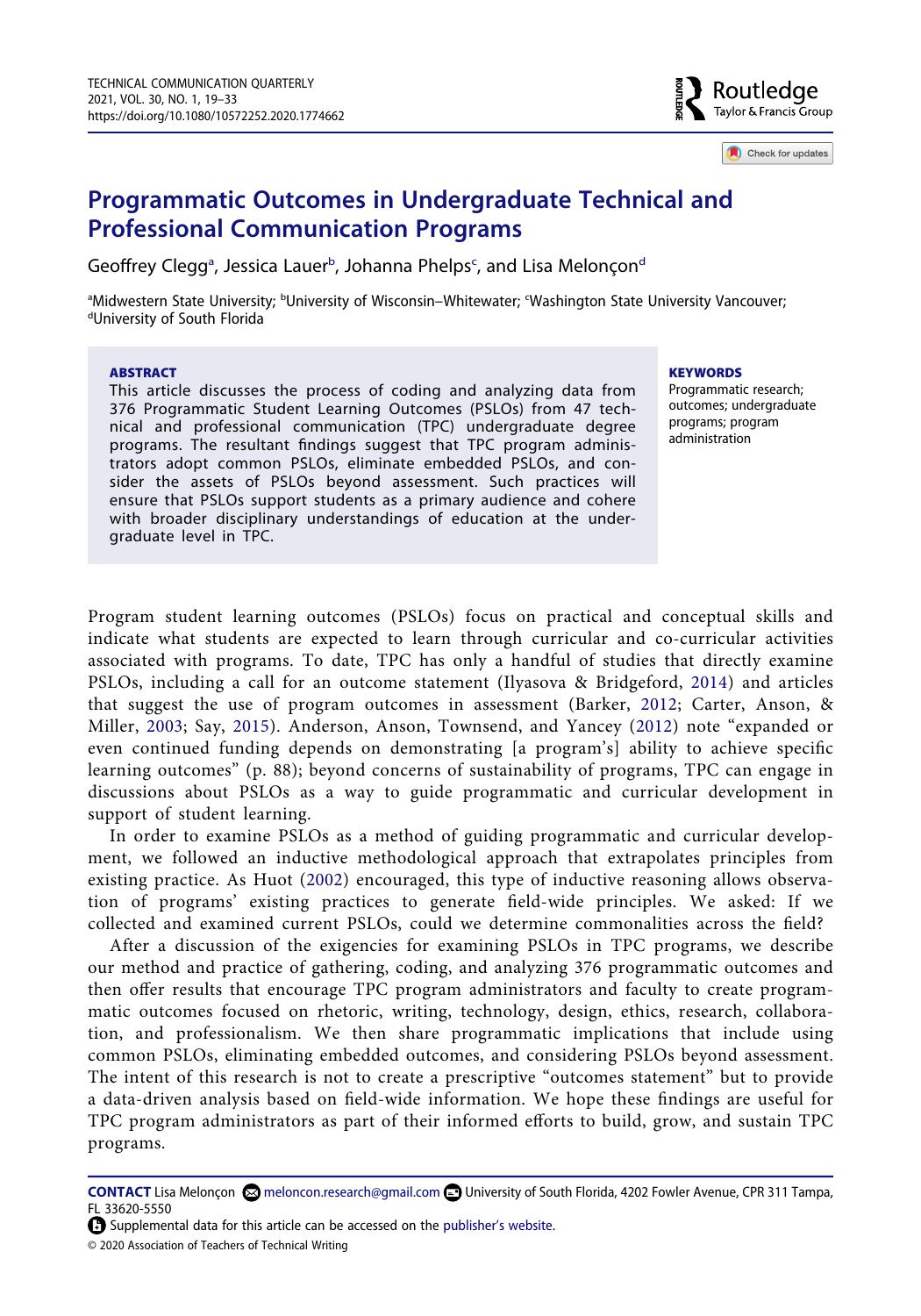## *Recommended considerations for programs revising or establishing programmatic student learning outcomes*

<span id="page-2-8"></span><span id="page-2-7"></span>In [2012](#page-14-3), Pope-Ruark argued that technical and professional communication (TPC) scholars should adopt tools from the well-established Scholarship of Teaching and Learning (SoTL) as a way to further establish the validity of research and build a stronger disciplinary identity. Though the field researches pedagogical and programmatic practices, Melonçon, Rosselot-Merritt, and St.Amant's ([2020\)](#page-14-4) metasynthesis indicated 21% of the field's recent research focuses on pedagogical and programmatic practices, yet none of the pieces in their dataset engaged SoTL.

<span id="page-2-2"></span><span id="page-2-0"></span>Allen ([2004\)](#page-13-3) noted that outcomes are crucial for TPC programs because they demand "evidence of our students' learning and abilities" (p. 95). Moreover, Allen suggested that failure to consider outcomes "may not only threaten institutional accreditation but, just as importantly, may signal that technical communication lacks legitimacy as a true program with meaningful outcomes." In the intervening 16 years since Allen's article, TPC program administrators have been increasingly required to exhibit sufficient return on investment for all stakeholders at a variety of programmatic levels. Thus, TPC has a growing body of work on assessment (e.g., Allen, [2004](#page-13-3); Boettger, [2010;](#page-13-4) Carnegie, [2007;](#page-13-5) Coppola, Elliot, Newsham, & Klobucar, [2016;](#page-13-6) Hundleby & Allen, [2010](#page-14-5); St.Amant & Nahrwold, [2007;](#page-14-6) Taylor, [2006;](#page-15-0) Warnock, Rouse, Finnin, Linnehan, & Dryer, [2016\)](#page-15-1), which attends to outcomes as well. Certainly, assessment-based outcomes can help administrators develop evidencebased justifications for the validity of and need for curricula to support student learning. In this turn toward evidence, Barker ([2012\)](#page-13-0) looked at programmatic outcomes for both undergraduate and graduate programs while Henschel and Melonçon [\(2014\)](#page-14-7) created a model to match "core courses" with program outcomes and conceptual and practical skills for students.

<span id="page-2-9"></span><span id="page-2-4"></span><span id="page-2-1"></span>Consistently, work that speaks to outcomes does so from the limited perspective of institutional assessment. Examined via assessment, PSLOs are usually reduced to the lowest common denominator to fulfill a pre-determined assessment matrix or institutional rubric. This use of PSLOs does little to actually engage TPC program administrators and faculty in meaningful reflection on the role PSLOs can play in program development and sustainability. Anderson [\(2010](#page-13-7)) sums up some of our frustrations, "[t]he literature on assessment provides an abundance of advice for . . . analyzing student artifacts and refining curricula based on what is learned. Far less advice addresses the fundamental task of defining a program's educational objectives" (p. 62) and helping faculty "identify objectives that are most worthy of pursuing" (p. 58). Anderson offers that a primary task of PSLOs is to focus a program's educational objectives. In the work we share below, we aim to extend Anderson's argument and offer strategies for TPC program administrators to develop PSLOs that are student-focused, as PSLOs serve as touchstones and guides for students' reflective practice throughout their time in a TPC program.

<span id="page-2-6"></span><span id="page-2-5"></span><span id="page-2-3"></span>Recognizing the substantial work on outcomes in composition, Maid ([2005\)](#page-14-8) argued that TPC programs could adopt the Council of Writing Programs Outcomes Statement for First-Year Composition ([2014](#page-13-8)). In a later article, Maid and D'Angelo ([2012](#page-14-9)) admitted that after working with the WPA Outcomes Statement for a period of time, they realized those outcomes were not sufficient for TPC's needs. They suggested "some kind of connection was missing" (Maid & D'Angelo, [2012,](#page-14-9) p. 259), and recognized TPC as a unique field with different needs. The differences between TPC and FYC prompted Ilyasova and Bridgeford ([2014](#page-14-0)) to begin the process of creating a TPC version of an outcome statement. Using *techne* as a framework, Ilyasova and Bridgeford established five outcome categories: (1) Research; (2) Practices and Processes; (3) Knowledge of Conventions and Genre; (4) Collaborative Learning; and (5) Technology. This article complements Ilyasova and Bridgeford's conceptual work and buttresses it with field-wide data. To complement existing scholarship and more directly address the role SoTL increasingly plays in our program administration, and because PSLOs have concrete impacts on students and programs, we offer data in this piece that suggests strategies for developing student-oriented outcomes that align with existing practices in the field.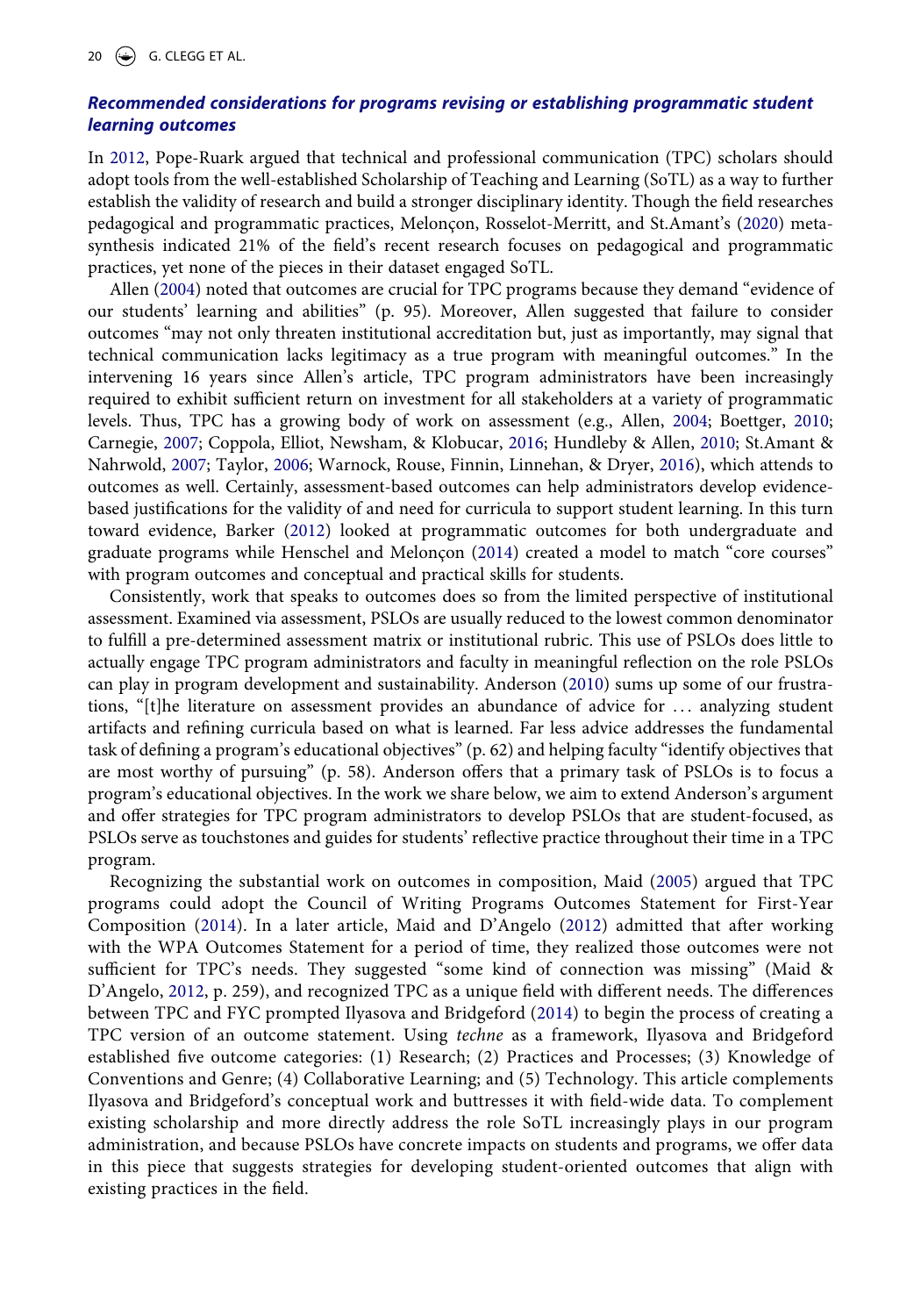#### **How we gathered and analyzed the data**

<span id="page-3-2"></span><span id="page-3-1"></span>We confined our analysis to undergraduate degree programs in TPC, which does not include undergraduate degrees with an emphasis, track or specialization (for more details on the distinctions between undergraduate degree programs, refer to Melonçon, [2014](#page-14-10); Henschel & Meloncon, [2014,](#page-14-7) p. 47). Of the 76 undergraduate degree programs listed in TechComm Programmatic Central (Melonçon, [2020\)](#page-14-11), we analyzed PSLOs of 47 institutions (62%), which resulted in 376 total outcomes. (The data is available for download here: [https://cptsc.org/committees/assessment/.](https://cptsc.org/committees/assessment/)) We gathered outcomes from program websites, course catalogs, or by having Melonçon contact the TPC program administrator. The data were gathered in 2017 and 2018.

This project was reviewed by the institutional review boards of the University of Cincinnati #11-01-20- 06 and the University of South Florida PRO 00038267. Adhering to the stipulations of those IRBs, we share information in aggregate and/or institutions are not identified by name but by their Carnegie Classification. (Refer to [https://carnegieclassifications.iu.edu/classification\\_descriptions/basic.php](https://carnegieclassifications.iu.edu/classification_descriptions/basic.php) for more details.)

#### *Description of coding process*

<span id="page-3-0"></span>We approached the analysis of the outcomes by thinking in terms of "coding." Here we use "code" to mean "a word or short phrase that symbolically assigns a summative . . . attribute for a portion of language-based or visual data" (Saldaña, [2009,](#page-14-12) p. 3), and we understand the process of coding as systematic (Geisler, [2018](#page-13-9)). In this section, we describe how we created the code list and how we coded the PSLOs.

After a team discussion, the four researchers built an initial list of descriptive codes based on three primary criteria (1) an inductive reading of the program outcomes, (2) considerations of existing literature, and (3) our own situatedness within the field and our home programs. We used this initial list (which included 21 codes) during our first round of "collaborative coding." Smagorinsky's [\(2008\)](#page-14-13) collaborative coding describes a process wherein "we reach agreement on each code through collaborative discussion rather than independent corroboration" (p. 401). Using this method of coding eliminates the need to try to attain the "standard" of inter-rater reliability (often recognized as 15% of the data coded at 80% agreement between the original coder and an additional coder), while still maintaining a high level of rigor. More so, collaborative coding "[provided] a means through which levels of expertise may emerge through the process of discussion in relation to data" (Smagorinsky, [2008](#page-14-13), p. 402). Acknowledging the different levels of expertise was important in this project since the authors had varying degrees of experience in both data-driven research and programmatic work.

When we discussed the initial code list we used during the first rounds of coding, we kept the following two questions in mind: "why is the code important?", and "what is the use of this code in understanding programs?" The code list was finalized after four rounds of coding. The final list of codes, which includes 17 codes, is found in Appendix A. The coding of the outcomes was a multistage, systematic process that involved initial and second round coding followed by consistency coding and merge coding.

#### *Initial coding*

<span id="page-3-3"></span>Three authors divided the outcomes into thirds and each coded two-thirds of the data set, which was  $\sim$ 230 outcomes each, while the fourth author coded all the outcomes. During our individual coding, we discovered discrepancies amongst some codes and found that others had not been clearly defined. These outcomes were coded and flagged for consideration during the next round of coding. In a few instances, coders created a new code during the initial coding process, proposing to the team that they be considered as relevant to the broader coding scheme (Authors 1, 2, and 3 shared an IRR of 86%). As we show in the next section, the process of talking through different interpretations of the outcomes generated a set of data in which the four researchers found consensus; thus, Smagorinsky's [\(2008\)](#page-14-13) emphasis on bringing together disparate expertise and creating a space for that expertise to be recognized in a collegial and collaborative environment made for a reliable data set.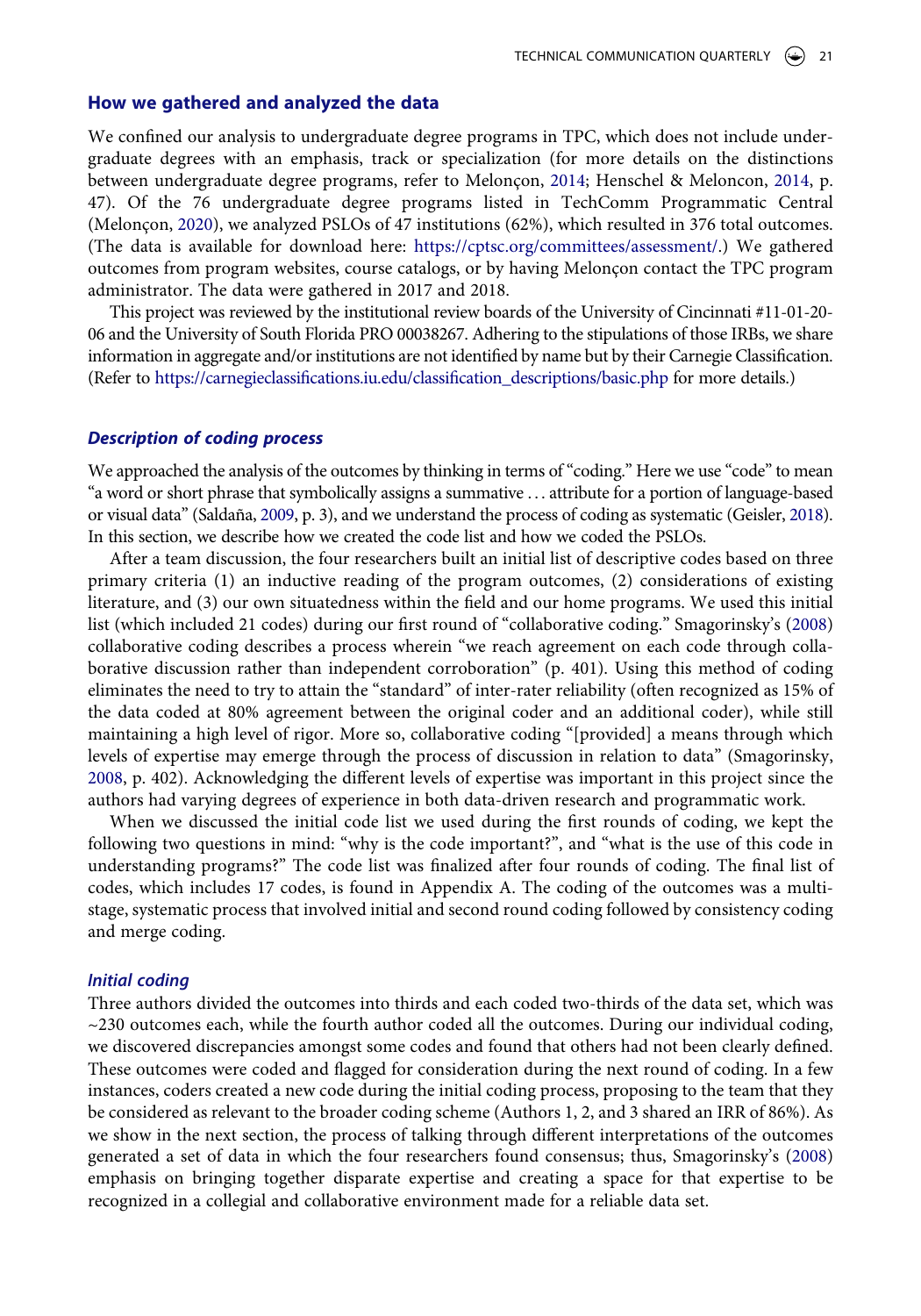## *Second round coding*

The second round of coding involved all four researchers looking at the initial round of coding, paying close attention to the codes where there was a disagreement from at least one of the three coders  $(n = 154)$ , and then coding those outcomes a second time. During this second round of coding, we made a decision that not only affected how we proceeded through the last rounds of coding but also impacts our analysis and findings from the data.

At this stage, when discussing the codes where disagreement between coders existed, we considered an institution's outcomes holistically. That is, if an institution had five outcomes and one of the outcomes was already coded as *Writing* and the disagreement on another outcome was between *Writing* and *Genre*, then we coded the outcome as *Genre* if *Genre* was not already represented in an outcome from that institution. We assumed a school wouldn't want every outcome to be coded the same, so we discussed whether that outcome was appropriately coded or if another appropriate code fits the parameters, given the context of the school's other outcomes. We concluded that by looking holistically at a program's outcomes we were better representing what the program was trying to indicate vis-à-vis their outcomes and what they expect from their students. In other words, after reading and analyzing over 300 outcomes, a broad portrait of the programmatic identity that was being represented through PSLOs became apparent; we used this knowledge to further refine our coding decisions. For example, an outcome from a Master's Medium (MM/M2) institution, "understand and apply principles of rhetoric and document design in written, oral, and visual communications," was ultimately coded as *Design* rather than *Rhetoric* since this institution already had a *Rhetoric*  code. The same was true for another of this university's outcomes that was also coded as *Rhetoric*  during the first round, and which we changed to *Critical Thinking* in the second round to better fit the spirit of the program's outcomes.

Approaching outcomes holistically from a program level also helped us code what we refer to as *embedded outcomes*, which are defined as single outcome statements that include more than one outcome. It was unclear whether this was because of institutional mandates (e.g., no more than six program outcomes can be used for assessment) or for other reasons related to program design. For example, this is a series of embedded outcomes from a Very High Research University (R1): "Analyze ethical issues in writing, science, and technology; examine and apply writing in professional and disciplinary contexts; and identify cultural and social impacts of writing." This is actually three outcomes embedded together: one on ethics, one on writing, and one on cultural issues. Putting outcomes into a programmatic perspective enabled us to consistently address embedded outcomes in the coding process. By the end of the second round of coding, we had reconciled our discrepancies through collaborative coding.

#### *Consistency coding*

As the name implies, consistency coding is the internal process of ensuring that we applied the same code for like items. We sorted the outcomes by codes to check for any inconsistencies in how we interpreted an outcome. This was done by one person on the research team and corroborated by the others through discussion. In this context, we were heartened that the majority of codes had been consistently applied. However, 39 outcomes (10%) were flagged for consistency issues. In a conference call, the four authors collaboratively discussed and changed 27 codes (leaving 12 unchanged). This round of coding, too, underscores Smagorinsky's ([2008](#page-14-13)) emphasis on collaboration and aligns with Saldaña's [\(2009\)](#page-14-12) suggestion that coding is a cyclical and iterative process.

### *Merge coding and secondary codes*

<span id="page-4-0"></span>Once we completed the consistency coding, two authors examined the codes to determine if any codes needed to be merged together. In this final step, we eliminated four of our coding categories. Any time there are only a few data points assigned a code, it raises the question on whether that code is actually necessary. Coding research tells scholars that there is a balance between trying to capture all the variations and having a set of codes that can provide useful information (e.g., Auerbach & Silverstein,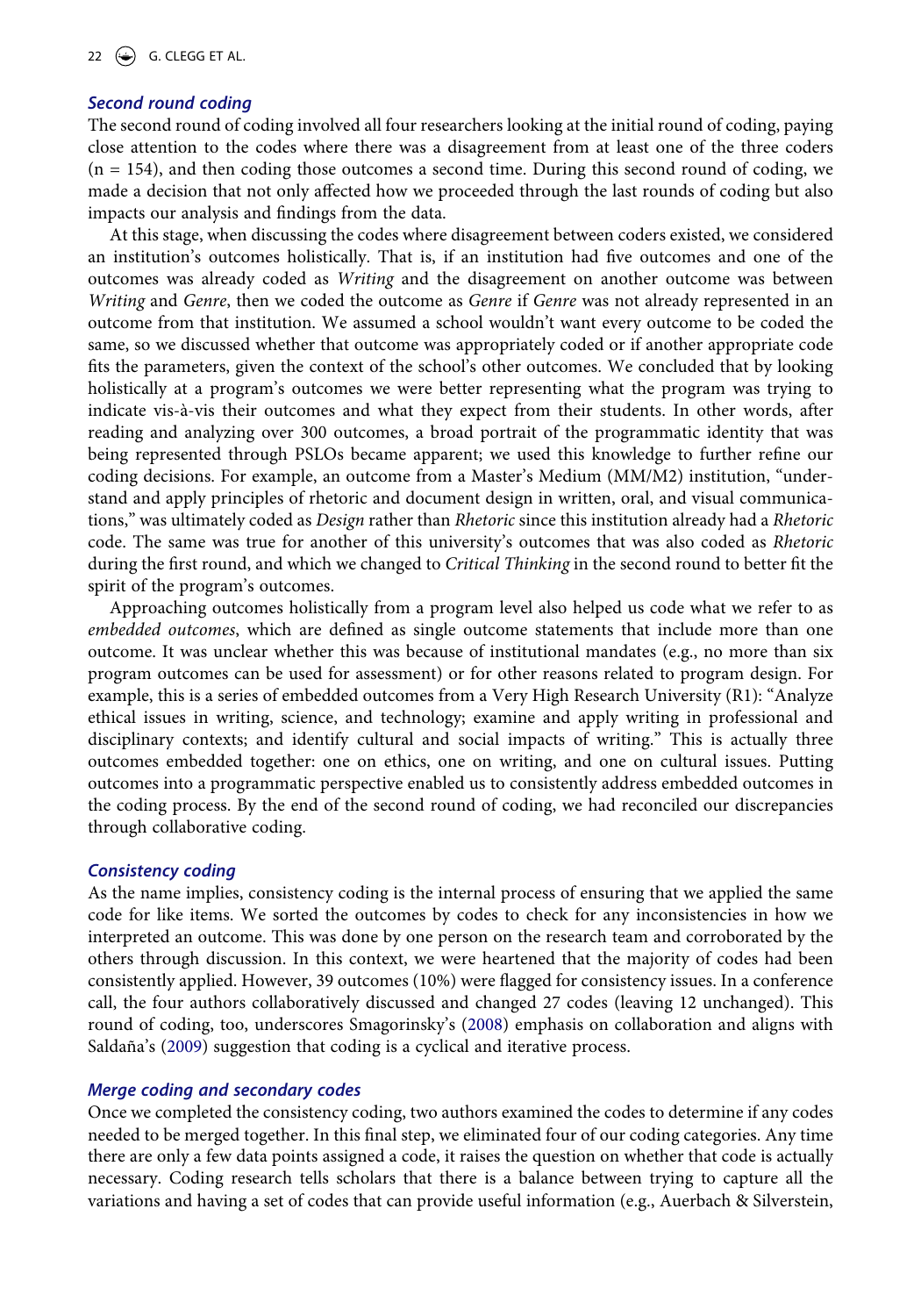<span id="page-5-1"></span>[2003](#page-13-10); Creswell, [2013](#page-13-11); Saldaña, [2009](#page-14-12)). By returning to our original question – "why is this code important and what is the use of it?" – we determined that other categories would capture the importance of the outcome. Thus, the original codes *Global, Style, Oral*, and *Critique* were eliminated and those outcomes re-assigned.

In the latter stages of coding, researchers sometimes will create secondary code sets to gather additional data that may provide insights into the overall research question. For example, we thought that it may be useful to assign secondary codes to the outcomes coded as *Rhetoric* to identify specific aspects of rhetoric an institution found important. However, the two authors who were initially tasked with secondary coding concluded that there was not enough distinct data to apply a secondary set of codes. Additional research into this code set may reveal more nuance of outcomes, but for this project's overall goal, doing secondary coding did not generate results we thought were noteworthy.

The goal of systematic coding is to use a process that helps categorize data in a way that can be described and analyzed. Invoking collaborative coding along with a multi-stage systematic process ensures that the process can be replicated and that the findings have a level of trustworthiness that is key to qualitative inquiry.

#### *Limitations*

While we received PSLOs from 62% of undergraduate programs, we recognize that the possibility that the findings would change if we had obtained more PSLOs. In addition, we were unable to consistently determine the date the creation for the outcomes we received. Thus, we expect at least a portion of the dataset are composed of programmatic outcomes that are perhaps outdated or in the process of being updated. A similar limitation is our lack of contextual knowledge surrounding the development of each institutions' PSLOs. For example, we do not know how these outcomes were shaped in response to local (e.g., institutional) or regional (e.g., accrediting agencies) demands. Specifically, we were unable to ascertain whether the number, type, and direction of outcomes were based solely on the needs of the program or were influenced by outside sources.

#### **Findings**

In this section, we present our findings from the coding of field-wide PSLOs. [Figure 1](#page-5-0) illustrates the breakdown of institutions aligned with the number of outcomes for the programs.

<span id="page-5-0"></span>

**Figure 1.** Relationship of number of outcomes to percent of institutions that have that number of outcomes.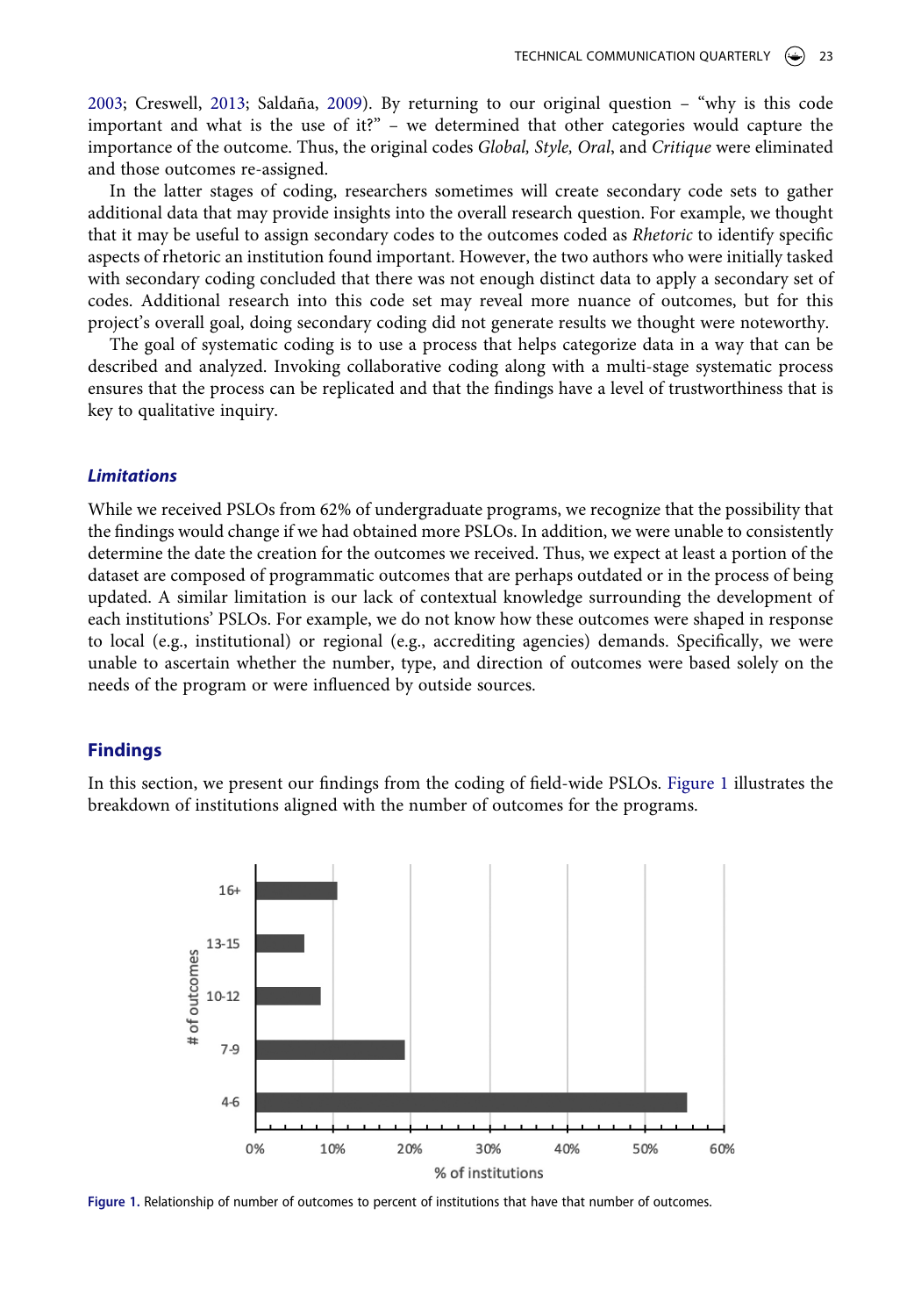### 24  $\left(\bigcirc\right)$  G. CLEGG ET AL.

[Figure 1](#page-5-0) shows the relationship between number of outcomes and the percentage of institutions that fall within that range of outcomes and illustrates the relationship between institutions and the number of PSLOs. The most common range for number of outcomes was  $4-6$  with 55% (n = 26) of schools falling in this range, while  $26\%$  (n = 12) of schools have 10 or more outcomes. The most outcomes were 21 ( $n = 1$ ) and the fewest were four ( $n = 7$ ). Grouping institutions by the number of outcomes provides TPC program administrators an ability to get an at-a-glance view of the field and where their program currently fits. Also, this data can help TPC program administrators determine how well they align with scholarship in teaching and learning literature, which suggests best practices of 4–7 PSLOs (Kenzie & McCall, [2018](#page-14-14), pp. 68–69; Kuh, Jankowski, Ikenberry, & Kinzie, [2014](#page-14-15), p. 33)

<span id="page-6-1"></span>Additionally, TPC program administrators likely want to know what the most common outcomes we coded are. [Table 1](#page-6-0) provides the numerical summary of all of the codes and the number of outcomes assigned to those codes.

Keep in mind that some schools with a large number of outcomes could have two outcomes coded identically. For example, a Master's large (M1/ML) institution with 16 outcomes has four outcomes focused on rhetorical proficiency. Including all the codes and their counts offers an important perspective for placing the outcomes into a quantitative field-wide perspective. It also gives insights into the overall topics and concepts that the field finds important for student learning.

#### *Most common unique outcomes*

As part of our examination of the data, and to observe what patterns emerged, we adjusted the codes to count only unique outcomes per school. "Unique" here means that we only counted *Rhetoric* once as a unique data point for the ML/M1 institution with four *Rhetoric* outcomes mentioned above. Looking at the data this way meant there were 305 unique codes. The top four outcomes remain the same when comparing the total number of codes to unique counts of codes. These top four outcomes are included in at least half of the institutions in our sample. The order changes, but the consistency amongst these data underscores the importance of these concepts to TPC. These four outcomes, coded as *Writing, Rhetoric, Technology*, and *Design*, suggest common beliefs and values for the field. We wondered how many institutions in our data set currently had all four of these outcomes. Only 19%  $(n = 9)$  of the institutions in the study include all of the top four common outcomes, while 26% include three of the common outcomes, and the plurality  $(30\%$  [n = 14]) include two. Looking at the data from this view

| Code                | <b>Final Count</b> |
|---------------------|--------------------|
| Rhetoric            | 44                 |
| Writing             | 41                 |
| Technology          | 33                 |
| Design              | 30                 |
| Other               | 25                 |
| Research            | 24                 |
| <b>Ethics</b>       | 20                 |
| Theory              | 20                 |
| Editing             | 18                 |
| Critical thinking   | 18                 |
| Practice            | 17                 |
| Collaboration       | 16                 |
| Professionalization | 15                 |
| Genre               | 15                 |
| Communication       | 15                 |
| Project Management  | 14                 |
| Culture             | 11                 |
| <b>GRAND TOTAL</b>  | 376                |

<span id="page-6-0"></span>**Table 1.** All codes ( $n = 17$ ) and counts of outcomes ( $n = 376$ ) in the data set.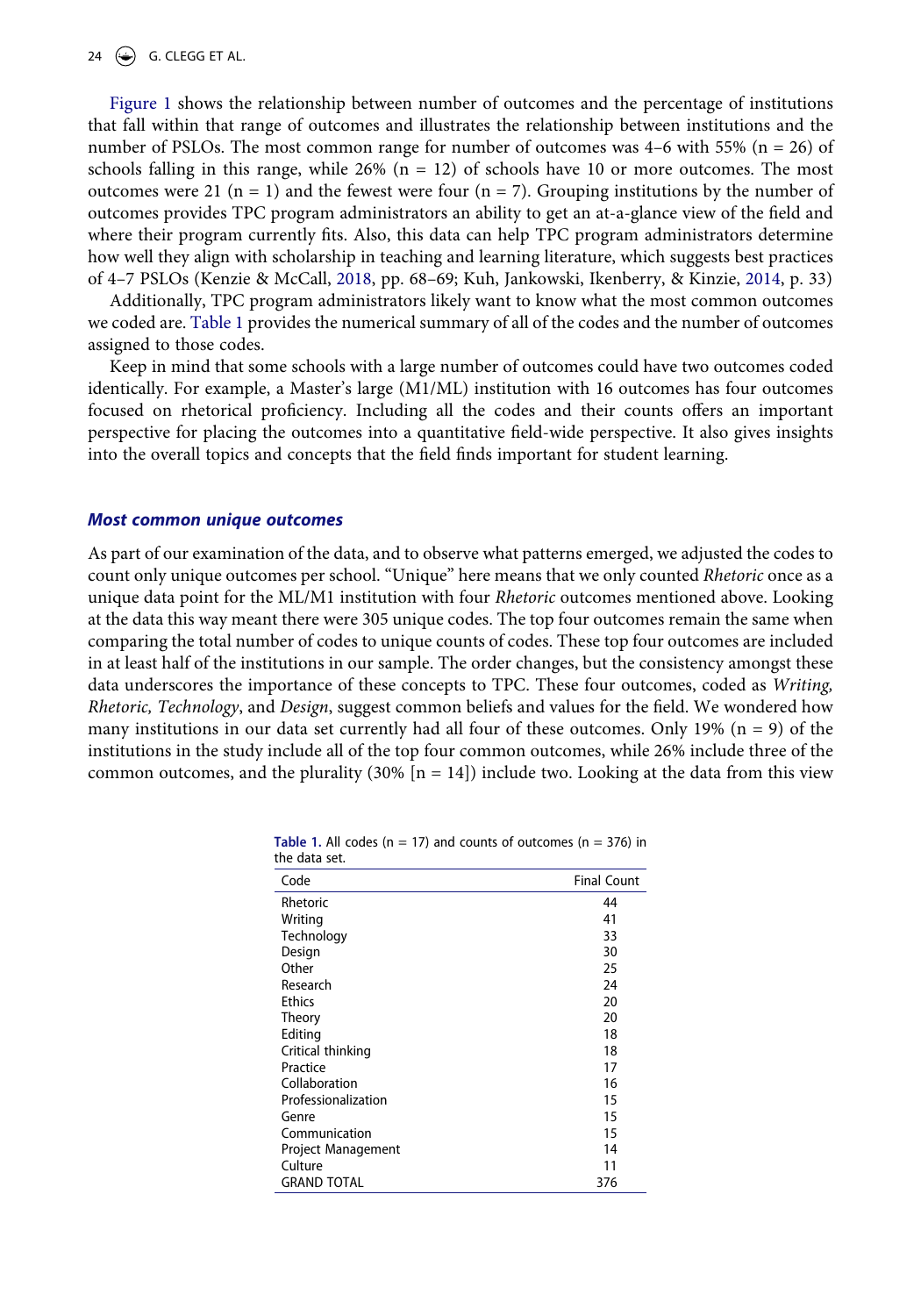suggests that while the common outcomes seem to hold value for the field, they are not all integrated into the PSLOs for the majority of programs.

## *Expansion of common outcomes*

In this section, we focus on expanding some of the outcomes data to provide additional insights into the outcome categories. We expand on three of the top four codes since the most consistent outcome in the data set was *Rhetoric*. Among the different iterations of outcomes we coded as *Rhetoric*, it was clear that institutions were focusing on the primary rhetorical concepts of addressing the final deliverable to a specific audience for a defined purpose. Maid ([2005\)](#page-14-8) wondered whether rhetoric is an über outcome; in this analysis, it is clearly an outcome that has the most agreement in application across the field.

## *Writing*

Examples of the diversity and flexibility of *Writing* in application are demonstrated in representative examples from a range of institutions:

- Produce, assess, and attune your own writing for different audiences and genres (M1/ML)
- Organize and produce written documents and oral presentations in a variety of professional formats using language that is lucid, concise, precise, grammatically correct, and appropriate to the topic, audience, and occasion. (Baccalaureate Colleges A&S and Diverse Fields, BAC)
- Compose documents in creative, expository, and professional genres in print and electronic forms that attend to artistic, socio-historic, and creative environments (High Research Activity, R2)

The universal nature of the *Writing* outcome exhibits Maid's [\(2005](#page-14-8)) reminder that outcomes should be "developed based on the premise of how writers really work and what writers really need to know" (p. 140). Other *Writing* outcomes focus on the interpretation of writing, such as "write clearly and effectively" (Master's Small, M3/MS). Some examples offer a more complete interpretation of the kind of writing that TPC programs are preparing students to do in the workplace, such as "write effectively in multiple forms, including print, mixed media, and multiple genres of nonfiction prose, developing proficiency in the genres and practices of the discipline" (R1). This outcome affords more precision in describing the shape and types of writing expected within TPC both inside and outside of higher education.

## *Technology*

We used *Technology* as a code to capture the field's programmatic emphasis on technology, which we view as both a tool and a cultural force. The examples below indicate how different university types use *Technology* within PSLOs.

- Demonstrate a critical perspective of technology, its uses, users, and contexts (M2/MM)
- Students will use a variety of communication tools (M3/ML)
- Students will have the ability to use, analyze, and learn communication technologies. (BAC)

These outcomes illustrate the two primary ways that technology outcome was interpreted. First, it is a skill and tool that students need to understand and use, and second, students critique and analyze technology, e.g., "students will understand technology as a powerful and disruptive cultural force" (R1). These interpretations align with Brumberger's [\(2003](#page-13-12)) argument:

<span id="page-7-0"></span>The field of technical communication is in many ways inscribed by technology. As a result, technical communication programs not only must provide students with a foundation in the theory and practice of the field, but also must give students some level of proficiency in the technology tools they will need to put that knowledge into service in the workplace (p. 64).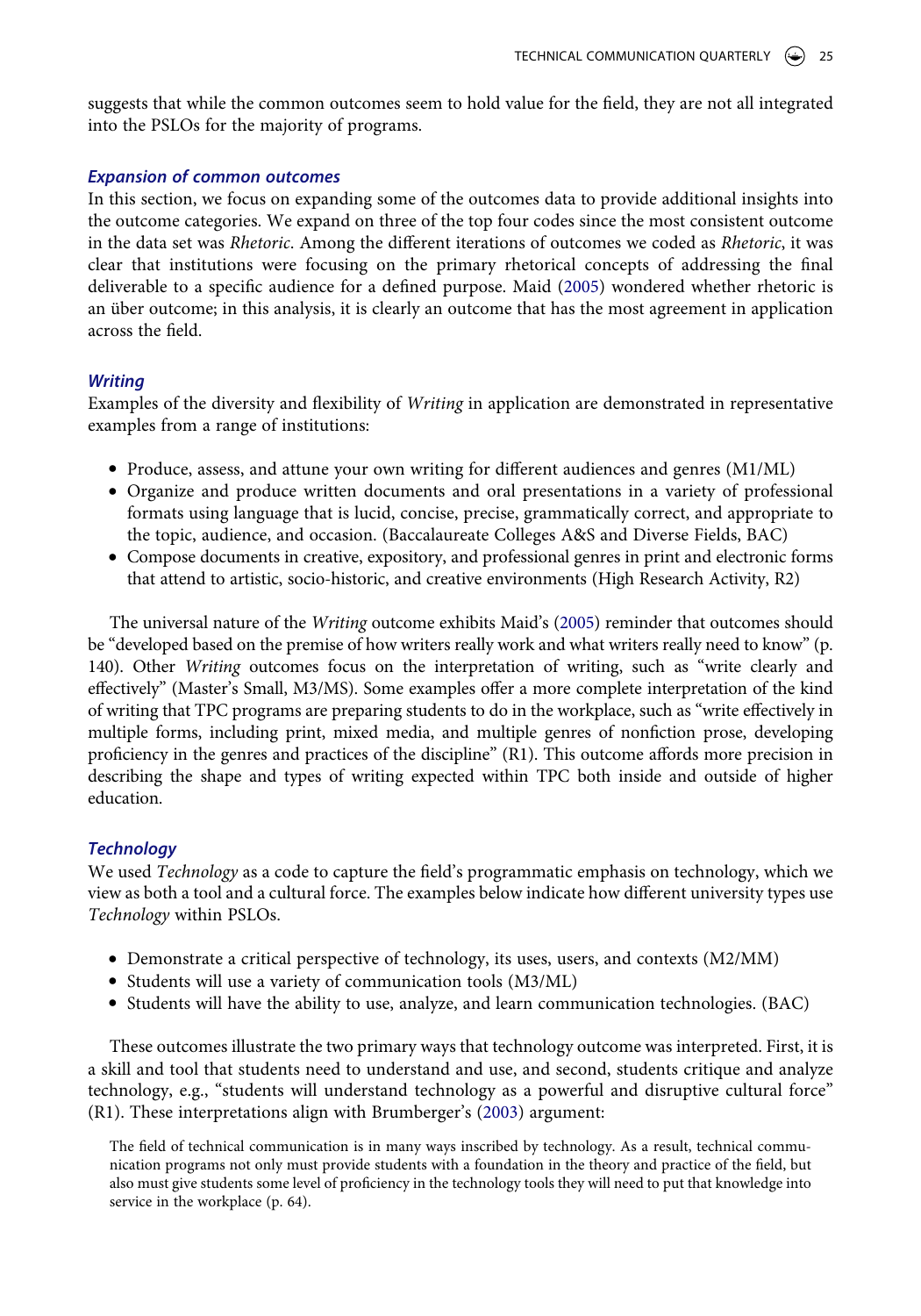## 26  $\left(\bigcirc\right)$  G. CLEGG ET AL.

<span id="page-8-1"></span><span id="page-8-0"></span>The cultural and critique aspect of the technology outcome has also long been evident in the field as TPC has grappled with the fact that technology is never neutral (e.g., Durack, [1997;](#page-13-13) Haas, [2012;](#page-13-14) Hallenbeck, [2012;](#page-13-15) Melonçon, [2013\)](#page-14-16). The need to maintain a dual emphasis on technology is vital in preparing students to not only use the technology but to be able to make thoughtful, critical decisions about it. Without the dual emphasis – use and critique – TPC programs leave students vulnerable to either not being prepared to enter the workforce or not being prepared to make ethical choices in the workplace through critique and analysis.

## *Design*

Unlike the *Technology* code's more limited interpretations, the design code captured a wide range of diverse interpretations relating to the integration of design and/or visuals into programmatic outcomes. Acknowledging that there is a difference amongst document design, visual literacies, and creation of visualizations, the goal of the *Design* code was to capture the field's emphasis on designand visual-related skills. The following four outcomes are representative of the range of interpretation of the design coded outcomes:

- Demonstrate competency with design principles through both the production and analysis of media objects. (R1)
- Apply visual communication strategies (ML/M1)
- Apply the principles of information design to written and visual information to create useable documents that address audiences' information and organizational needs and engage users in appropriate action (ML/M1)
- Demonstrate relevant visual literacies (R2)

Such multivalent interpretations for Design allow programs to emphasize a variety of abilities, whether students are creating, strategizing, or breaking down artifacts, as well as emphasize design abilities in a variety of mediums. An outcome such as "incorporate[s] images, video, sound, and/or graphics to enhance/amplify the message of writing," (ML) exhibits the flexibility of *Design* as a code for a wide variety of outcomes.

## *"Other" notes from the data: surprises and the case for local variation*

In doing data-driven work, sometimes one can be struck by what is missing or did not appear. When we refer to surprises, we mean those things that surprised us mostly because of their absence in large numbers or absence completely.

- Only one outcome referenced Subject Matter Experts (SMEs), although several referenced specialized knowledge. Since technical and professional communicators often have to work with SMEs, we found it surprising that this was not highlighted more, but it could be that the ideas of interacting with SMEs are embedded in other outcomes such as collaboration.
- Only one outcome referenced engineering, math, physical sciences, humanities, and the social sciences. When we discussed this at first, we were surprised because of the field's historical emphasis on interdisciplinary, but then we realized that this may be a good surprise since it means that TPC programs are highlighting knowledge, skills, and abilities of TPC.
- Only one outcome referenced understanding an organization's business goals as it relates to the conceptual and practical skills identified in programmatic outcomes which counters ongoing work in the field that has identified this skill as one important for recent graduates to have (refer to Henschel & Melonçon, [2014\)](#page-14-7).
- Only 3% (n = 11) of outcomes focused explicitly on one of the following: usability, user experience, or user centered design. The lack of outcomes specific to these areas seems to run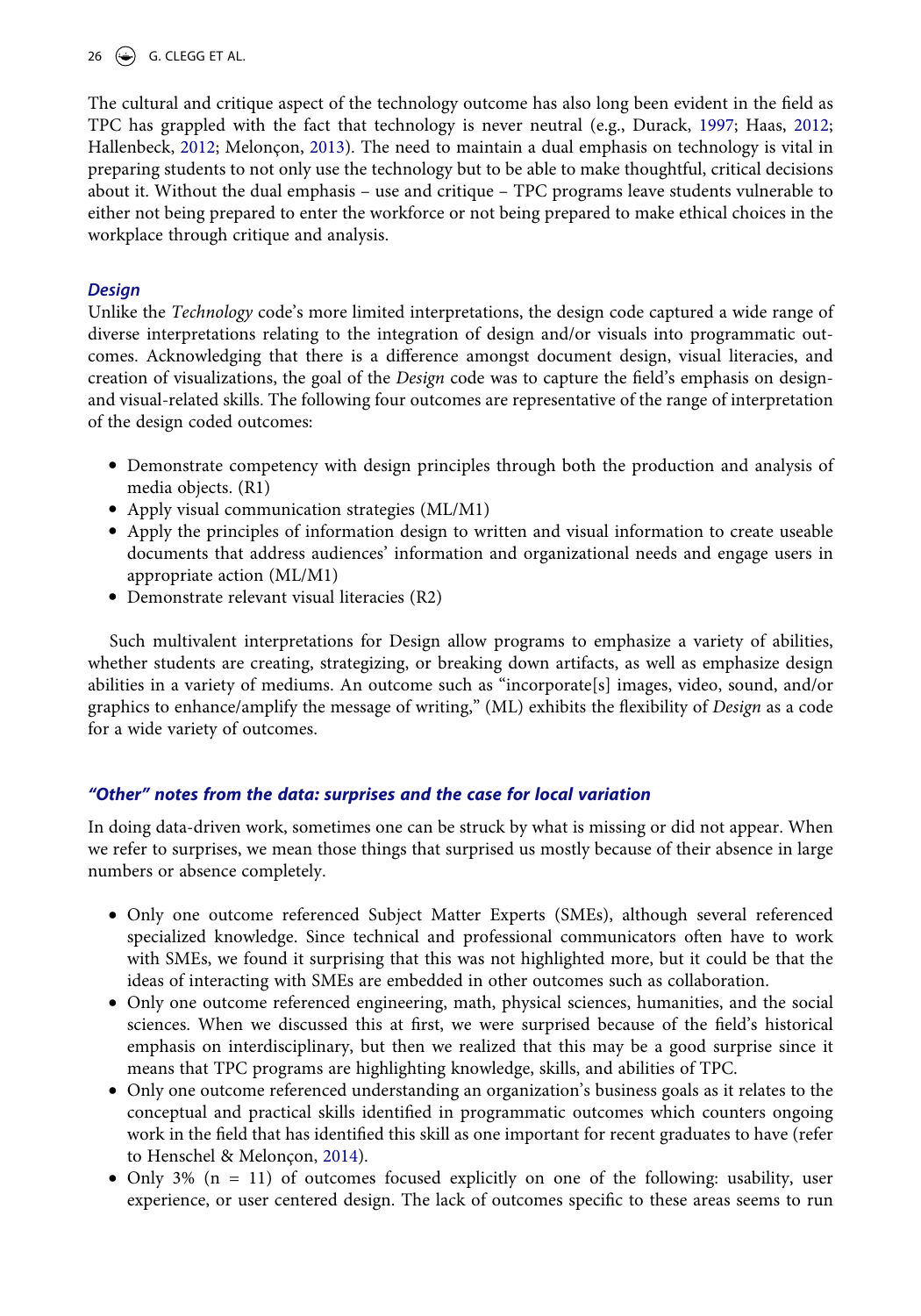<span id="page-9-3"></span>contrary to the long-standing emphasis between the TPC and these areas (for example, Lauer & Brumberger, [2016;](#page-14-17) Redish, [2010](#page-14-18)).

<span id="page-9-5"></span><span id="page-9-4"></span>• Only 5% ( $n = 16$ ) of the total outcomes were focused on the production or practice of deliverables. Though TPC is not a hyperpragmatist field (Schreiber & Melonçon, [2019;](#page-14-19) Scott, Longo, & Wills, [2006\)](#page-14-20), production and practice are historically distinguishing features of TPC programs.

We do understand that outcomes should remain fluid and flexible, and PSLOs should be developed as assets for individual programs based on program identity, institutional requirements, and the expertise of faculty responsible for teaching the classes. Therefore, it was interesting that 18 outcomes were coded as *Other* and, as we discuss below, this was largely a representation of local curricula. For example, one outcome from an R2 institution asks that students "recognize the need to engage in life-longing learning." Additionally, some of the *Other* codes were overly specific, e.g., "understand scientific principles relevant to a field" (R2) or overly vague, e.g., "knowledge of key texts." (Doctoral/ Professional, D/PU).

The *Other* code, while not insubstantial to the overall data set, represents both the expanding diversity of the field, and the flexibility such growth demands. Its representation in the data is concordant, too, with what we hope to accomplish with this project. That is, we want to provide TPC with appropriate data to connect their programs to field-wide concerns, while still maintaining flexibility for local concerns and priorities.

## **Recommended considerations for programs revising or establishing programmatic student learning outcomes**

One of the main goals of this research was to offer the field a set of PSLOs that were common across the field as a way to help guide technical and professional communication program administrators in programmatic revision or development. Based on our data, we would propose the following outcomes be considered when building, expanding, updating, and sustaining TPC programs of any type. In these contexts, PSLOs need to be specific, measurable, and student-centered so that students understand what they should be learning. Based on the data, the following coded outcomes form the foundational orientation of a TPC program, as already well represented in the field: *rhetoric, writing, design*, and *technology*.

We would also recommend TPC program administrators consider *ethics, research, collaboration*, and professionalization as additional outcomes. These four outcomes are not specifically tied to the content knowledge of the field. Rather, these outcomes are necessary building blocks for students' future success.

<span id="page-9-2"></span><span id="page-9-0"></span>*Ethics* has been a long-standing feature of TPC scholarship and practice (for instance, Dombrowski, [2000](#page-13-16); Johnson, [1998;](#page-14-21) Ross, Oppegaard, & Willerton, [2019;](#page-14-22) Willerton, [2015\)](#page-15-2), and that explicit emphasis was noted in the outcomes we coded as "ethics." Here are two representative examples of an ethics outcome:

- use ethical standards in citation, visual design, and language (M1/ML)
- understand the ethical and legal implications of online communication protocols within the context of the professional and technical writing fields (R2)

<span id="page-9-1"></span>Ethics is an implicit orientation to the work and teaching TPC scholars and practitioners do. Colton (qtd. in Dragga, [2019](#page-13-17)) states "The practice of technical communication is always informed by ethical . . . frameworks even if we don't articulate those frameworks to ourselves or others on a regular basis." Outside of the outcomes, we coded as "ethics," there are also outcomes that were coded in other categories that demonstrate the ingrained nature of ethics to which Colton referred, such as this outcome from an MS/M3 school, "student will learn to find and use credible, relevant information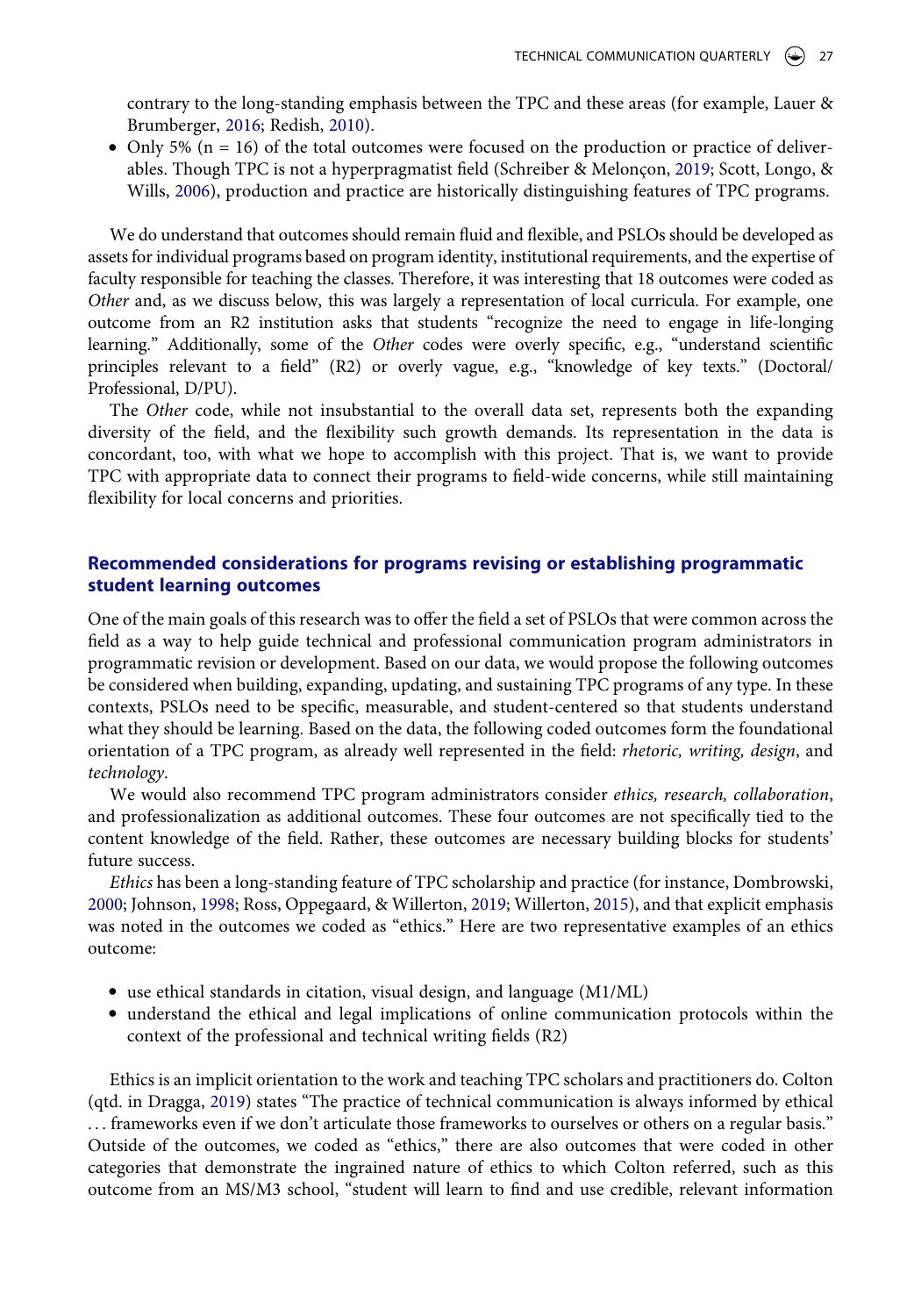## 28  $\left(\bigoplus$  G. CLEGG ET AL.

ethically," which was coded as "research" but includes a connection to ethics. Explicit inclusion of *ethics* would make clear to students the role ethics should play in their future work.

*Research* allows students to locate and/or produce information, assess its relevance, and apply the information to address a problem or issue. An example of *Research* from a (M1/ML) is "Identify and apply appropriate methods for investigating particular research questions."

*Collaboration* is the ability for students to work with others in pursuit of a common goal. In the data set, *Collaboration* focused specifically on working with others but often included a reference to diversity of participants in the collaboration process. Examples of *Collaboration* include:

- Address communication conflicts in small groups arising from participant diversity. (BAC)
- Ability to work collaboratively and understand the way TC projects are products of negotiated interaction. (M3/MS)

*Professionalization* is the outcome that speaks to preparing students to be professionals such as "Model professional responsibilities and ethical conduct (M2/MM)" or "Students will be prepared for a wide range of writing-related careers or graduate programs. (BAC)." Broadly at the undergraduate level, preparing students for work outside of the institution is of increasing importance, especially for disciplines situated in the humanities. Together, these outcomes comprehensively address both the most common outcomes from the data and point to space where the field is evolving.

## **Programmatic implications**

PSLOs are an important aspect of programmatic work since they serve as curricular development and planning tools that facilitate assessment and ensure courses and activities align with the overall programmatic vision. In this section, we focus on the programmatic implications of the findings from coding field-wide TPC undergraduate program outcomes. We focus on three areas we hope will be generative for the field:

- The possibilities of using common PSLOs
- Considerations as to whether programs should eliminate embedded PSLOs
- Recognizing the utility of PSLOs beyond assessment.

## *The possibilities of employing common-to-the-field programmatic student learning outcomes*

PSLOs make explicit to faculty what their program values and what each course needs to emphasize to ensure that students can recognize how different courses work toward common outcomes. It would be remiss of us not to mention the utility of PSLOs in supporting contingent faculty who work to ensure students are receiving necessary material and instruction. Such curricular expectations function as programmatic *techne* (Ilyasova & Bridgeford, [2014](#page-14-0); Scott & Melonçon, [2017\)](#page-14-23). The PSLOs identified and analyzed from across the discipline's undergraduate programs offer a grounding opportunity and point of reference for programs revising or establishing PSLOs in their local context.

<span id="page-10-0"></span>Because program administrators are hired for a variety of tasks (for instance, among this writing team, we have an author who runs an undergraduate degree program and another who manages the technical writing service course), we recognize the implementation of PSLOs can be a difference of kind, rather than degree. Given these variable contexts, we believe prescriptive language is not, at present, particularly useful for TPC program administrators; for instance, Anderson et al. [\(2012\)](#page-13-2) reflected on issues related to the use of "writing" vs. "communication" (p. 99). Indeed, some programs focus exclusively on writing, while communication may be the purview of another department and/or discipline; other programs do both. Honoring these differences is an affordance of locally flexible PSLOs informed by data-driven insights from existing TPC programs.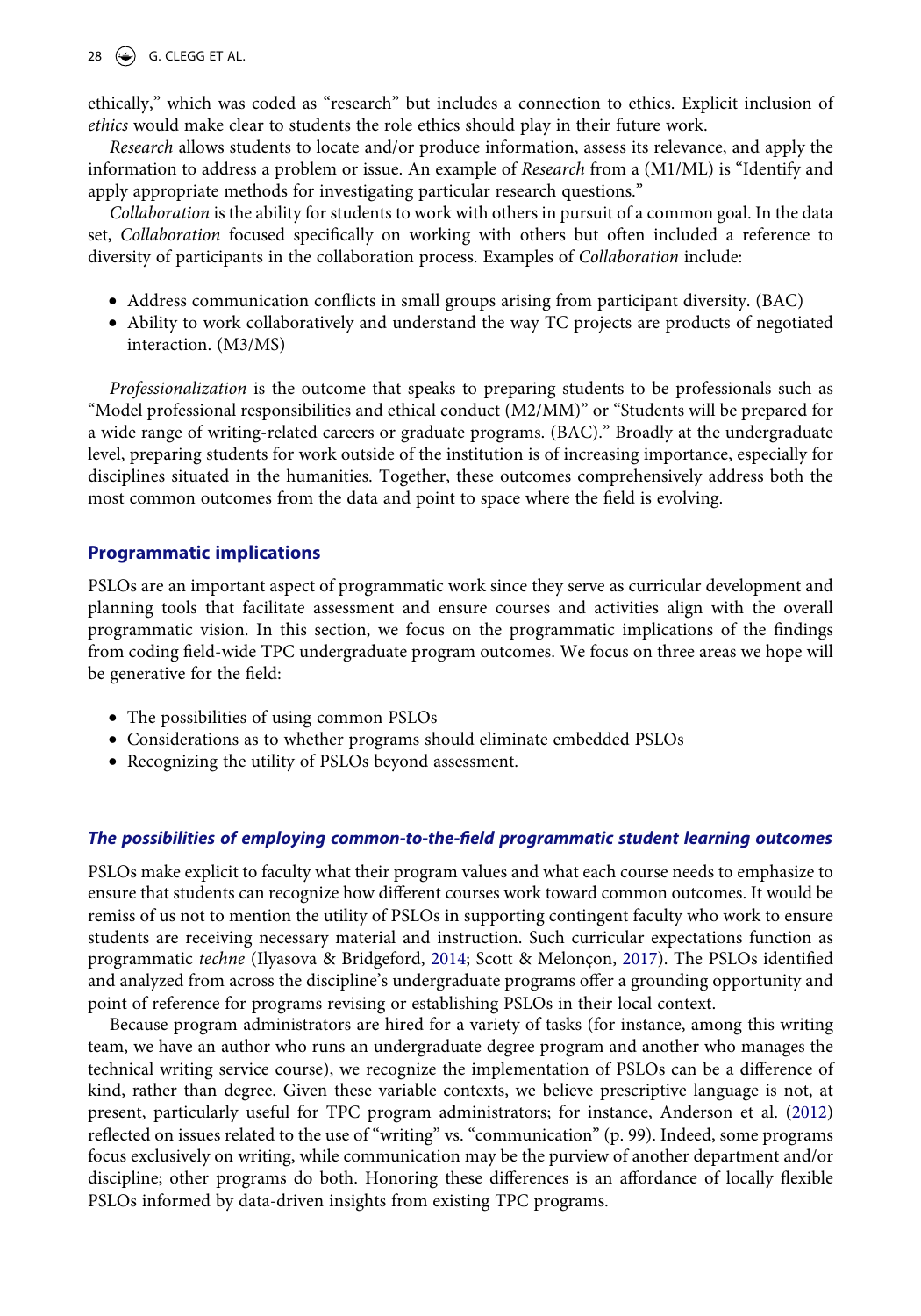The high frequency PSLOs in the TPC data discussed above align with the large body of research on conceptual and practical skills, given TPC's long-standing relationship connection to a professional field. Toward this end, we echo Anderson et al.'s [\(2012](#page-13-2)) call to "emphasize the necessity of adapting [outcomes] to specific institutions" (p. 102). Balancing the field-wide concerns with local exigencies supports programs in preparing students to become critical pragmatic practitioners (Melonçon & Schreiber, [2018\)](#page-14-24) while offering space for them to recognize and practice skills and knowledge that academics and practitioners have identified as vital in the workplace (Brumberger & Lauer, [2015;](#page-13-18) Stanton, [2017\)](#page-14-25).

<span id="page-11-3"></span><span id="page-11-2"></span><span id="page-11-0"></span>TPC program administrators can use this information to understand the malleability of PSLOs so they may fit within all types of degrees, from full degree programs like those discussed here, to certificate programs, minors, and even to courses where expectations are more synthesis-oriented such as capstones or internships. From course to course, and then course to program, PSLOs can be an important programmatic tool to ensure that student learning and program integration remain central to TPC programmatic work.

### *Considerations as to whether programs should eliminate embedded PSLOs*

Embedded outcomes are outcomes that appear to be a single outcome but are actually comprised of multiple outcomes. Here is an example of an embedded outcome from our dataset: "Gather, report, and evaluate information; manage and appropriately document sources; and coordinate complex writing projects in a timely manner" (R1). While these three outcomes are related, additional reflective work is necessary to determine which, if any, of these are actually primary or secondary outcomes, or even tertiary skills student should exhibit to show mastery of an outcome. If we allow that one explicit goal of programmatic student learning outcomes is to provide students an understanding of what they will be moving toward in their learning, and additionally recognize that outcomes should be understandable to audiences outside of the field (Anderson et al., [2012,](#page-13-2) p. 102), then we must acknowledge that the use of embedded outcomes is akin to providing learning materials that are not accessible for all students.

The occurrence and value of repetitive outcomes must also be taken into consideration. Repetitive outcomes suggest programmatic emphasis on skills and competencies that are ubiquitous across a program. While creation of outcomes can be a political negotiation amongst faculty with different backgrounds, alignment with institutional goals and/or mandates, and limiting institutional factors, embedded outcomes add complexity. Moreover, how PSLOs are then operationalized in classrooms is less straightforward. We know that PSLOs often overlap and are taught in a relational way rather than as discrete entities. The benefit of writing clear singular outcomes offers ease of assessment and engagement with administrators, and clear communication with students.

#### *Recognizing the utility of PSLOs beyond assessment*

<span id="page-11-1"></span>In 2003, Carter et al. presented a three-dimensional approach to proactive programmatic assessment where the focus is "not just on educational inputs, but also on educational results." This adds transparency by clarifying PSLOs, determining whether students are meeting them, and adjusting as needed to support students achievement (p. 107). This view, along with Gallagher's [\(2019](#page-13-19)) emphasis on consequences, aligns with recent work in TPC that argues assessment is but one small part of a larger programmatic perspective, which "includes considering programmatic relationships: course to course, course to program, program to other academic programs, program to professional field" (Schreiber & Melonçon, [2019,](#page-14-19) pp. 254–255). Part of a continuous improvement model would be to consistently revisit the PSLOs to determine how well they are working for students, faculty, programs, and external stakeholders. This continuous improvement model aligns with Anderson et al.'s [\(2012\)](#page-13-2) research on outcomes and their suggestion to align best practices with those involved in programmatic development (p. 103).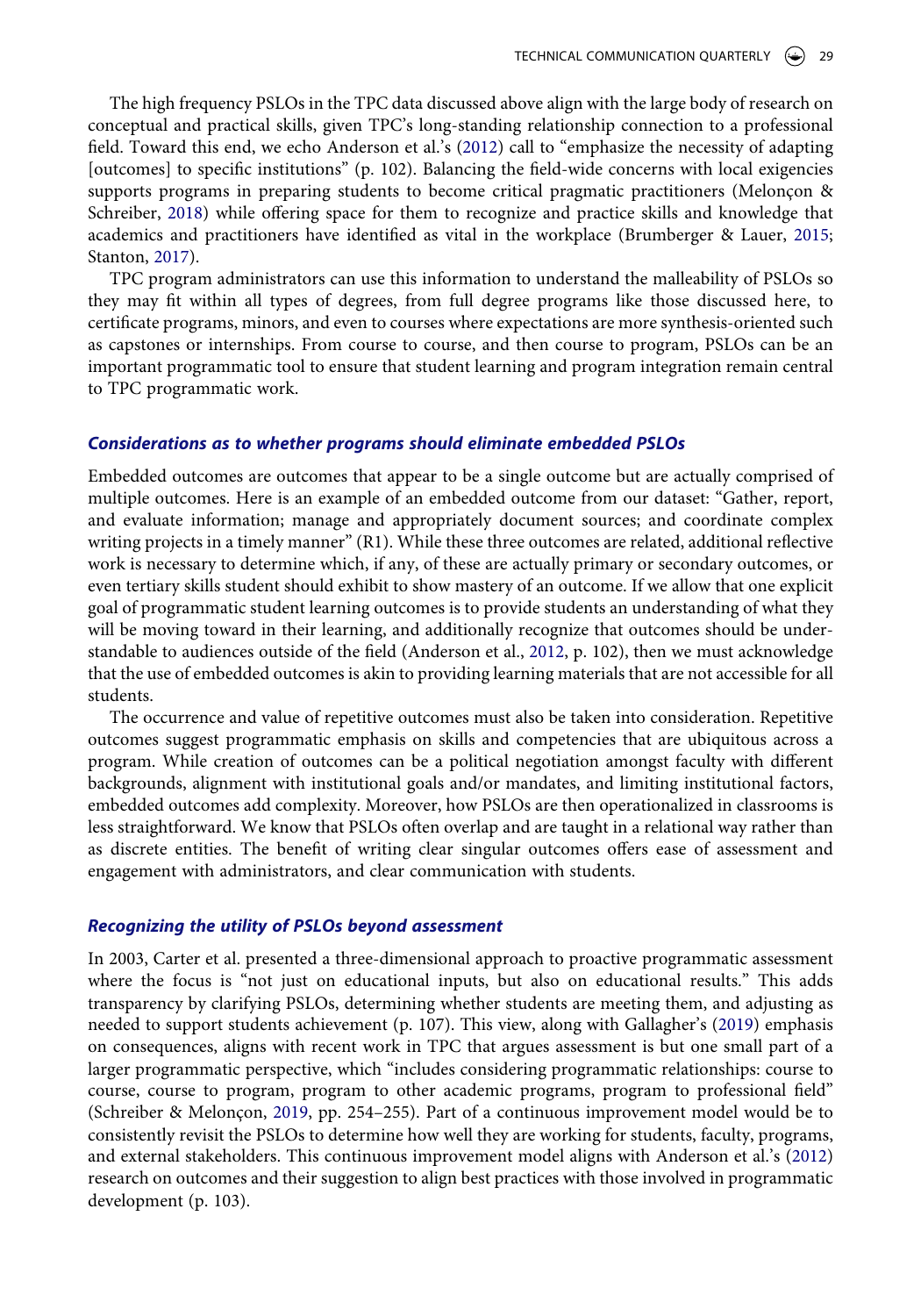Additionally, moving past an assessment only view means that TPC may use PSLOs as a way to help explain programmatic and disciplinary identity and help those outside of the program understand its overall goals. Having a set of outcomes that outline what graduates of a particular TPC program know and can do (and that can be readily and easily shared) is beneficial as a key marker of a program's identity. PSLOs can also be used (in varying forms) for different programmatic stakeholders including multi-disciplinary faculty and campus and community partners involved in the placement of students and graduates in community-based programs, internships, and industry.

PSLOs form an important part of a TPC program's identity since they highlight the framework and orientation for the program, as well as define constraints and limits. Well-considered PSLOs can help administrators more easily and adequately explain what their programs offer students; additionally, PSLOs help our students explain what skills they bring with them to the workplace and how they orient themselves as citizens. Moreover, flexible outcomes give TPC program administrators and faculty a tool to help with curriculum planning and change, as well as program assessment. PSLOs help all involved in curricular decisions to recognize where improvements can be made, and to acknowledge areas in which programs are doing well.

## **Conclusion**

Even though we have not generated a prescriptive TPC outcomes statement from the data, we are able to show what outcomes are presently adopted by TPC programs. In examining PSLOs from 47 undergraduate institutions across the US we gained a better understanding of what programs may value as an emphasis for student learning. The analysis of 376 codes revealed a number of outcome categories that suggest TPC programs do agree on foundational outcomes – *Rhetoric, Writing, Technology*, and *Design* – along with a secondary set of outcomes – *Ethics, Research, Collaboration*, and *Professionalization*. We believe this data may help the field move toward establishing a baseline of programmatic outcomes that can assist TPC program administrators in building, revising, and sustaining their programs.

Anderson et al. [\(2012](#page-13-2)) provided an informative synthesis of their team's efforts to build an outcome statement for writing across the curriculum and writing in the disciplines programs noting such a set of outcomes for writing beyond the composition course should not be abandoned (p. 101). Our goal has been to provide guidance based on existing practices but not dictate; we aim to encourage local variation that can be nested within broader disciplinary goals. Therefore, while we encourage further consideration of a broader disciplinary statement like one pursued by Anderson et al., we recognize, too, the complexity of such an undertaking.

Future research could look more in depth at outcomes and how they are being used, as well as chart a longitudinal path on how outcomes change (or not) over time. With ongoing research, PSLOs can serve not only as programmatic development tools but also as data that helps chart the changes within the field – its values and identities. We hope this piece offers a starting place to examine programs holistically with programmatic student learning outcomes representing a dynamic and important part of sustainable programmatic development.

### **Acknowledgments**

The authors wish to thank Tanya Zarlengo and Laura Wilson for invaluable assistance at key parts of this project. The authors also want to the thank the generosity of colleagues who shared their outcomes with us.

### **Disclosure statement**

No potential conflict of interest was reported by the authors.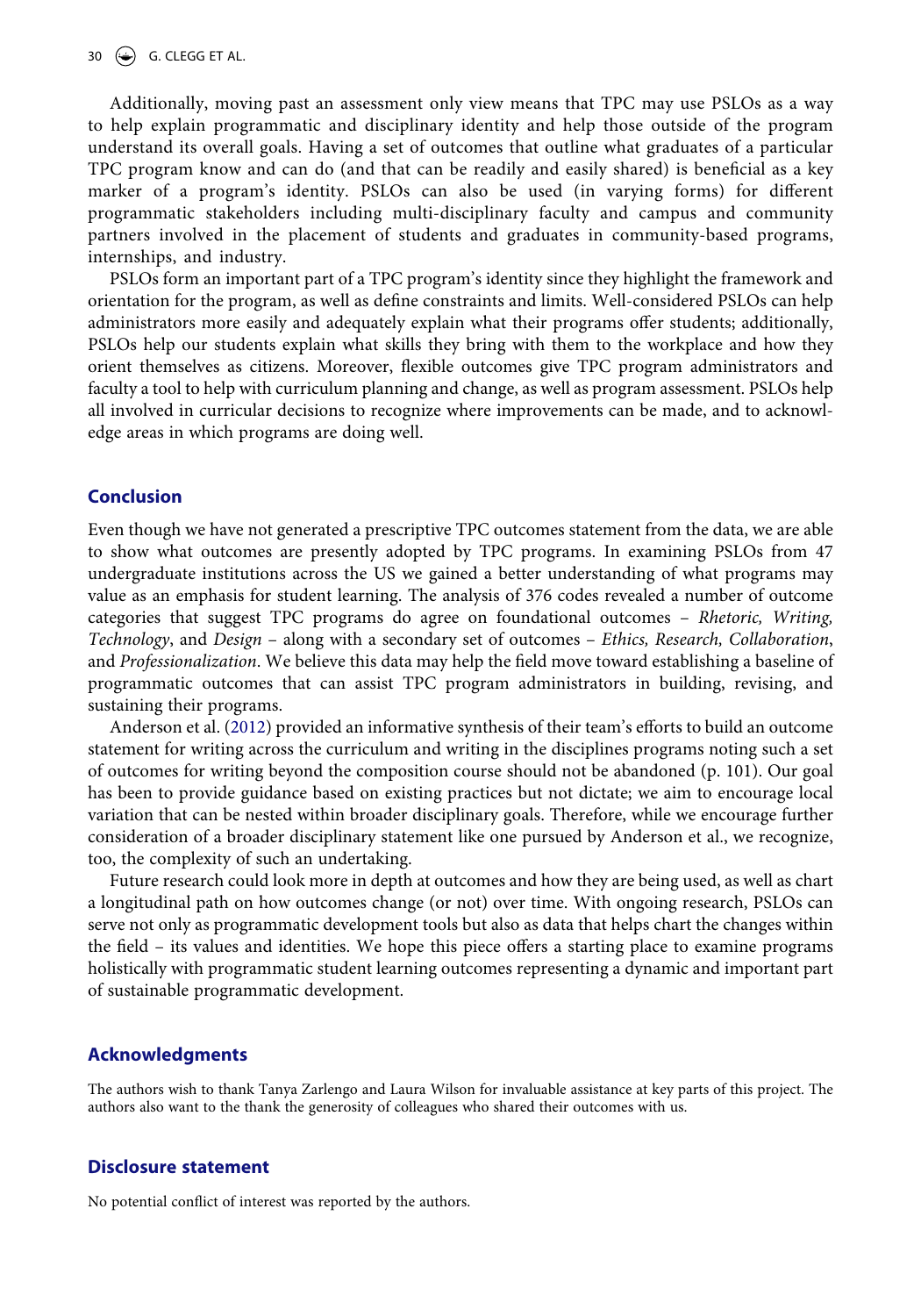#### **Notes on contributors**

*Geoffrey Clegg* is an Assistant Professor of Business and Technical Writing at MSU Texas, His work has been published in *Posthuman Praxis in Technical Communication, The Political Turn in the Trump Era: Writing, Democracy, Activism, Business and Professional Communication Quarterly*, and *Programmatic Perspectives*.

*Jessica Lauer* is an Assistant Professor of English at the University of Wisconsin - Whitewater. Her current research interests include investigating the presence of technical writing instruction in secondary education as a potential bridge to the TPC service course. She is also interested in examining the ethical dimensions of using and teaching project management software. She received her PhD from Michigan Tech in 2017.

*Johanna Phelps*, PhD, MPA is an Assistant Professor of English and Director of Technical and Professional Writing at Washington State University Vancouver. She researches Writing Studies methodologies, IRBs, and community engagement praxis in hopes of advancing equity, equalizing opportunity structures, and promoting justice.

*Lisa Melonçon* is a professor of technical and professional communication at the University of South Florida where she also directs the graduate and undergraduate programs. Her teaching and research focuses on the rhetoric of health and medicine and programmatic and professionalization dimensions of the field.

## **References**

- <span id="page-13-3"></span>Allen, J. [\(2004](#page-2-0)). The impact of student learning outcomes assessment on technical and professional communication programs. *Technical Communication Quarterly*, *13*(1), 93–108. doi:[10.1207/S15427625TCQ1301\\_9](https://doi.org/10.1207/S15427625TCQ1301_9)
- <span id="page-13-7"></span>Anderson, P. V. ([2010](#page-2-1)). The benefits and challenges of adopting a new standpoint while assessing technical communication programs: A response to Jo Allen. In M. Hundleby & J. Allen (Eds.), *Assessment in technical and professional communication* (pp. 57–62). Amityville, NY: Baywood.
- <span id="page-13-2"></span>Anderson, P. V., Anson, C. M., Townsend, M., & Yancey, K. B. [\(2012\)](#page-1-2). Beyond composition: Developing a national outcomes statement for writing across the curriculum. In N. Behm, G. R. Glau, D. H. Holdstein, D. Roen, & E. White (Eds.), *The WPA outcomes statement-a decade later* (pp. 88–106). Anderson, SC: Parlor Press.
- <span id="page-13-10"></span>Auerbach, C. F., & Silverstein, L. B. [\(2003\)](#page-4-0). *Qualitative data: An introduction to coding and analysis*. New York: New York University Press.
- <span id="page-13-0"></span>Barker, T. ([2012](#page-1-3)). Program assessment: The role of outcomes. *Programmatic Perspectives*, *4*(2), 183–208.
- <span id="page-13-4"></span>Boettger, R. K. ([2010](#page-2-0)). Rubric use in technical communication: Exploring process of creating valid and reliable assessment tools. *IEEE Transactions on Professional Communication*, *54*(1), 4–17. doi:[10.1109/TPC.2009.2038733](https://doi.org/10.1109/TPC.2009.2038733)
- <span id="page-13-12"></span>Brumberger, E. [\(2003](#page-7-0)). *Beyond the borders of "English": Teaching technology tools in the undergraduate technical communication curriculum*. Paper presented at the Council of Programs in Technical and Scientific Communication, Potsdam, NY.
- <span id="page-13-18"></span>Brumberger, E., & Lauer, C. ([2015\)](#page-11-0). The evolution of technical communication: An analysis of industry job postings. *Technical Communication*, *62*(4), 224–243.
- <span id="page-13-5"></span>Carnegie, T. A. M. [\(2007](#page-2-2)). Integrating context into assessing U.S. technical communication programs. *Technical Communication*, *54*(4), 447–458.
- <span id="page-13-1"></span>Carter, M., Anson, C. M., & Miller, C. R. [\(2003\)](#page-1-2). Assessing technical writing in institutional contexts: Using outcomesbased assessment for programmatic thinking. *Technical Communication Quarterly*, *12*(1), 101–114. doi:[10.1207/](https://doi.org/10.1207/s15427625tcq1201_7) [s15427625tcq1201\\_7](https://doi.org/10.1207/s15427625tcq1201_7)
- <span id="page-13-6"></span>Coppola, N. W., Elliot, N., Newsham, F., & Klobucar, A. ([2016](#page-2-2)). Programmatic research in technical communication: An interpretive framework for writing program assessment. *Programmatic Perspectives*, *8*(2), 5–45.
- <span id="page-13-8"></span>Council of Writing Program Administrators. ([2014\)](#page-2-3). *WPA outcomes statement for first-year composition*. Retrieved from [http://wpacouncil.org/positions/outcomes.htmlhttp://wpacouncil.org/positions/outcomes.html.](http://wpacouncil.org/positions/outcomes.htmlhttp://wpacouncil.org/positions/outcomes.html)
- <span id="page-13-11"></span>Creswell, J. W. ([2013](#page-5-1)). *Qualitative inquiry and research design: Choosing among five approaches*. Thousand Oaks, CA: Sage.
- <span id="page-13-16"></span>Dombrowski, P. [\(2000](#page-9-0)). *Ethics in technical communication*. Boston, MA: Allyn and Bacon.
- <span id="page-13-17"></span>Dragga, S. [\(2019\)](#page-9-1). Problems and solutions in conducting research. *Technical Communication*, *66*(1), 1–5.
- <span id="page-13-13"></span>Durack, K. T. ([1997](#page-8-0)). Gender, technology, and the history of technical communication. *Technical Communication Quarterly*, *6*(3), 249. doi:[10.1207/s15427625tcq0603\\_2](https://doi.org/10.1207/s15427625tcq0603_2)
- <span id="page-13-19"></span>Gallagher, C. W. ([2019](#page-11-1)). Articulation, not standardization. *College Composition and Communication*, *70*(3), 492–498.
- <span id="page-13-9"></span>Geisler, C. [\(2018\)](#page-3-0). Coding for complexity: The interplay among methodological commitments, tools, and workflow in writing research. *Written Communication*, *35*(2), 215–249. doi:[10.1177/0741088317748590](https://doi.org/10.1177/0741088317748590)
- <span id="page-13-14"></span>Haas, A. M. ([2012](#page-8-0)). Race, rhetoric, and technology: A case study of decolonial technical communication theory, methodology, and pedagogy. *Journal of Business and Technical Communication*, *26*(3), 277–310. doi:[10.1177/](https://doi.org/10.1177/1050651912439539) [1050651912439539](https://doi.org/10.1177/1050651912439539)
- <span id="page-13-15"></span>Hallenbeck, S. [\(2012\)](#page-8-1). User agency, technical communication, and the 19th-century woman bicyclist. *Technical Communication Quarterly*, *21*(4), 290–306. doi:[10.1080/10572252.2012.686846](https://doi.org/10.1080/10572252.2012.686846)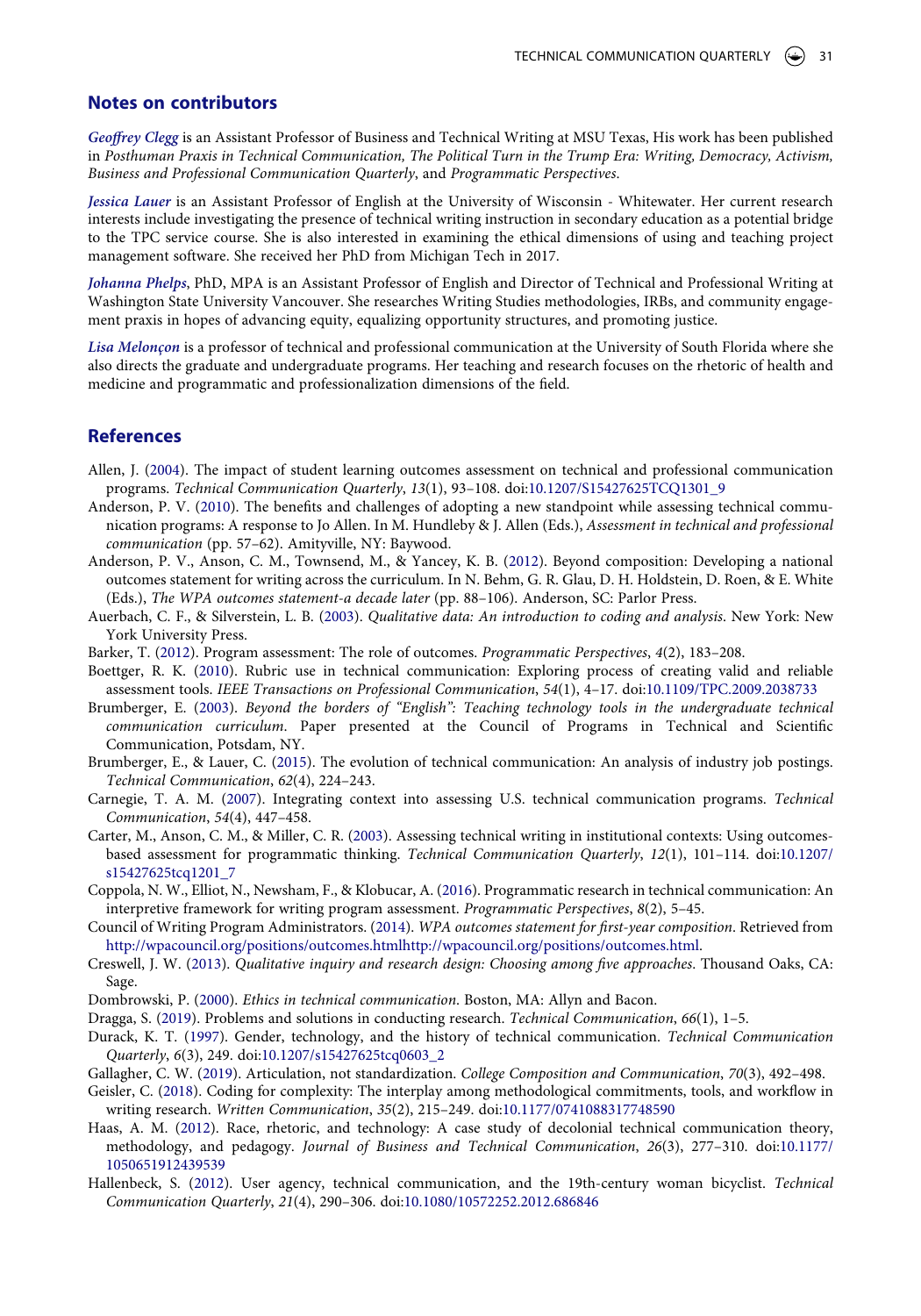- <span id="page-14-7"></span>Henschel, S., & Melonçon, L. [\(2014\)](#page-2-4). Of horsemen and layered literacies: Assessment instruments for aligning technical and professional communication undergraduate curricula with professional expectations. *Programmatic Perspectives*, *6*(1), 3–26.
- <span id="page-14-5"></span>Hundleby, M., & Allen, J. (Eds.). [\(2010](#page-2-2)). *Assessment in technical and professional communication*. Amityville, NY: Baywood.
- <span id="page-14-2"></span>Huot, B. ([2002\)](#page-1-4). *(Re)Articulating writing assessment for teaching and learning*. Logan: Utah State University Press.
- <span id="page-14-0"></span>Ilyasova, K. A., & Bridgeford, T. ([2014](#page-1-5)). Establishing an outcomes statement for technical communication. In T. Bridgeford, K. S. Kitalong, & B. Williamson (Eds.), *Sharing our intellectual traces: Narrative reflections from administrators of professional, technical, and scientific communication programs* (pp. 53–80). Amityville, NY: Baywood.
- <span id="page-14-21"></span>Johnson, R. R. [\(1998\)](#page-9-2). Complicating technology: Interdisciplinary method, the burden of comprehension, and the ethical. *Technical Communication Quarterly*, *7*(1), 75. doi:[10.1080/10572259809364618](https://doi.org/10.1080/10572259809364618)
- <span id="page-14-14"></span>Kenzie, D., & McCall, M. [\(2018\)](#page-6-1). Teaching writing for the health professions: Disciplinary intersections and pedagogical practice. *Technical Communication Quarterly*, *27*(1), 64–79. doi:[10.1080/10572252.2017.1402573](https://doi.org/10.1080/10572252.2017.1402573)
- <span id="page-14-15"></span>Kuh, G. D., Jankowski, N., Ikenberry, S. O., & Kinzie, J. L. ([2014](#page-6-1)). *Knowing what students know and can do: The current state of student learning outcomes assessment in US colleges and universities*. Champaign, IL: National Institute for Learning Outcomes Assessment.
- <span id="page-14-17"></span>Lauer, C., & Brumberger, E. [\(2016\)](#page-9-3). Technical communication as user experience in a broadening industry landscape. *Technical Communication*, *63*(3), 248–264.
- <span id="page-14-8"></span>Maid, B. [\(2005\)](#page-2-5). Using the outcomes statement for technical communication. In S. Harrington, K. Rhodes, R. O. Fischer, & R. Malenczyk (Eds.), *The outcomes books: Debates and consensus after the WPA outcomes statement* (pp. 139–149). Logan: Utah State University Press.
- <span id="page-14-9"></span>Maid, B., & D'Angelo, B. [\(2012\)](#page-2-6). Is rhetorical knowledge the uber outcome. In N. Behm, G. R. Glau, D. H. Holdstein, D. Roen, & E. White (Eds.), *The WPA outcomes statement-A decade later* (pp. 257–270). Anderson, SC: Parlor Press.
- <span id="page-14-16"></span>Melonçon, L. [\(2013\)](#page-8-1). Technological embodiments. In L. Melonçon (Ed.), *Rhetorical accessibility: At the intersection of technical communication and disability studies* (pp. 67–81). Amityville, NY: Baywood.
- <span id="page-14-10"></span>Melonçon, L. [\(2014\)](#page-3-1). Curricular challenges of emphasis degrees in technical and professional communication. In T. Bridgeford, K. S. Kitalong, & B. Williamson (Eds.), *Sharing our intellectual traces: Narrative reflections from administrators of professional, technical, and scientific, communication program* (pp. 179–200). Amityville, NY: Baywood.
- <span id="page-14-11"></span>Melonçon, L. [\(2020](#page-3-2)). *TechComm programmatic central* (unpublished raw data).
- <span id="page-14-4"></span>Melonçon, L., Rosselot-Merritt, J., & St.Amant, K. [\(2020\)](#page-2-7). A field-wide meta-synthesis of pedagogical research in technical and professional communication. *Journal of Technical Writing Communication 50*(1), 91–118.
- <span id="page-14-24"></span>Melonçon, L., & Schreiber, J. ([2018](#page-11-2)). Advocating for sustainability: A report on and critique of the undergraduate capstone course. *Technical Communication Quarterly*, *27*(4), 322–335. doi:[10.1080/10572252.2018.1515407](https://doi.org/10.1080/10572252.2018.1515407)
- <span id="page-14-3"></span>Pope-Ruark, R. [\(2012\)](#page-2-8). Back to our roots: An invitation to strengthen disciplinary arguments via the scholarship of teaching and learning. *Business Communication Quarterly*, *75*(4), 357–376. doi:[10.1177/1080569912461051](https://doi.org/10.1177/1080569912461051)
- <span id="page-14-18"></span>Redish, J. [\(2010\)](#page-9-3). Technical communication and usability: Intertwined strands and mutual influences. *IEEE Transactions on Professional Communication*, *53*(3), 191–201. doi:[10.1109/tpc.2010.2052861](https://doi.org/10.1109/tpc.2010.2052861)
- <span id="page-14-22"></span>Ross, D. G., Oppegaard, B., & Willerton, R. ([2019\)](#page-9-2). Principles of place: Developing a place-based ethic for discussing, debating, and anticipating technical communication concerns. *IEEE Transactions on Professional Communication*, *62*  (1), 4–26. doi:[10.1109/TPC.2018.2867179](https://doi.org/10.1109/TPC.2018.2867179)
- <span id="page-14-12"></span>Saldaña, J. ([2009](#page-3-0)). *The coding manual for qualitative researchers*. London: Sage.
- <span id="page-14-1"></span>Say, B. H. [\(2015](#page-1-2)). Developing learning outcomes in professional writing and technical communication programs: Obstacles, benefits, and potential for graduate program improvement. *Programmatic Perspectives*, *7*(2), 25–49.
- <span id="page-14-19"></span>Schreiber, J., & Melonçon, L. ([2019](#page-9-4)). Creating a continuous improvement model for sustaining programs in technical and professional communication. *Journal of Technical Writing & Communication*, *49*(3), 252–278. doi:[10.1177/](https://doi.org/10.1177/0047281618759916)  [0047281618759916](https://doi.org/10.1177/0047281618759916)
- <span id="page-14-20"></span>Scott, J. B., Longo, B., & Wills, K. V. ([2006\)](#page-9-5). Introduction: Why cultural studies?: Expanding technical communication's critical toolbox. In J. B. Scott, B. Longo, & K. V. Wills (Eds.), *Critical power tools: Technical communication and cultural studies* (pp. 1–19). Albany: State University of New York Press.
- <span id="page-14-23"></span>Scott, J. B., & Melonçon, L. [\(2017](#page-10-0)). *Writing and rhetoric majors, disciplinarity, and techne*. Composition Forum, 35. Retrieved from <http://compositionforum.com/issue/35/majors.php>
- <span id="page-14-13"></span>Smagorinsky, P. [\(2008](#page-3-3)). The method section as conceptual epicenter in constructing social science research reports. *Written Communication*, *25*(3), 389–411. doi:[10.1177/0741088308317815](https://doi.org/10.1177/0741088308317815)
- <span id="page-14-6"></span>St.Amant, K., & Nahrwold, C. ([2007\)](#page-2-9). Acknowledging complexity: Rethinking program review and assessment in technical communication. *Technical Communication*, *54*(4), 409–411.
- <span id="page-14-25"></span>Stanton, R. ([2017](#page-11-3)). So technical/professional writing (TPC) programs offer what students need for their start in the workplace? A comparison of requirements in program curricula and job ads in industry. *Technical Communication*, *64*, 226–236.